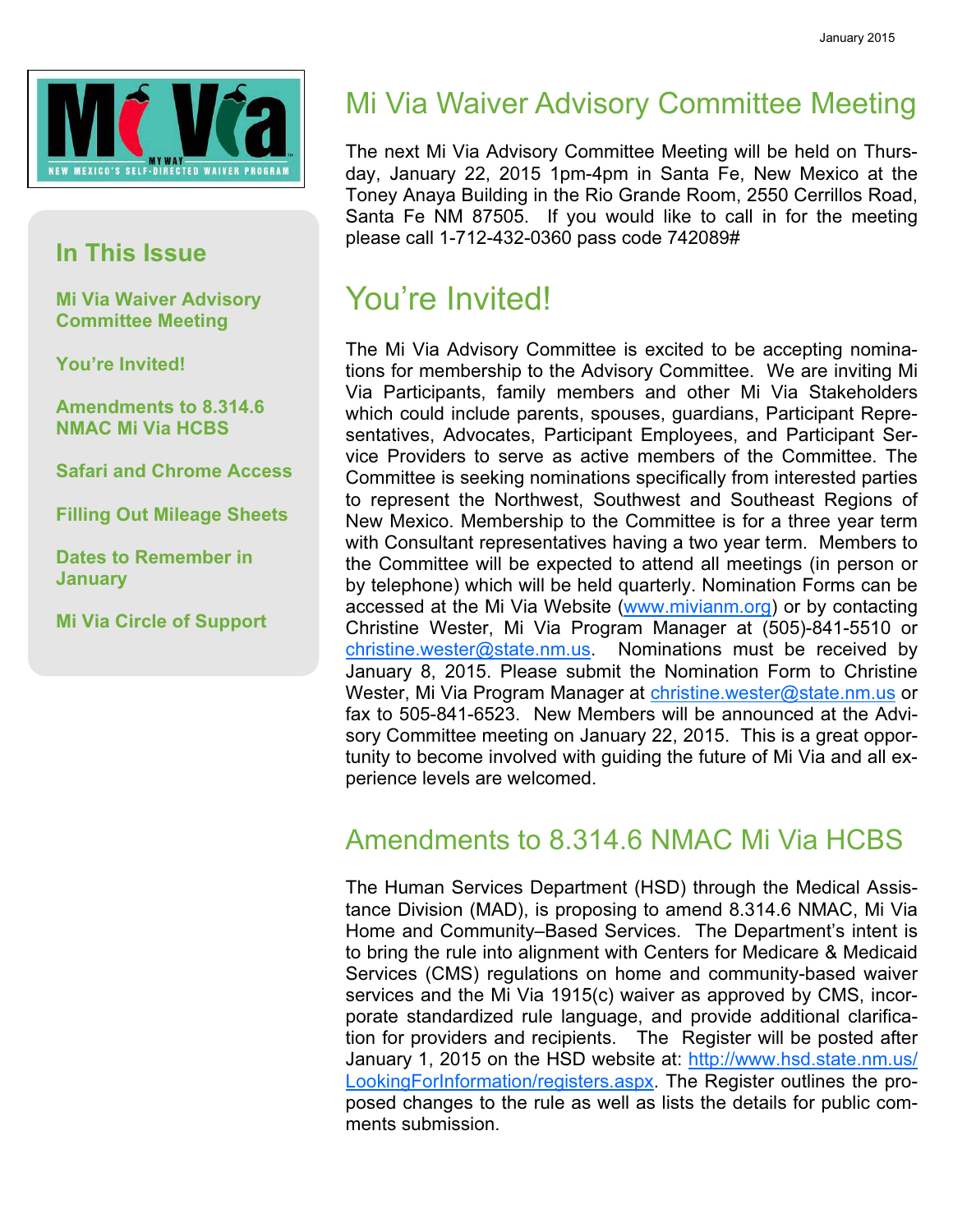### Mi Via

Contact Information:

Phone: 1-866-916-0310 8:00 am to 5:00 pm Mon. - Fri.

Toll-free Fax: 1-866-302-6787

E-mail: mi.via@xerox.com

Web: http://www.MiViaNM.org

Physical Address: 1720-A Randolph Rd SE Albuquerque, NM 87106

If you would like to sign up for training to use FOCoSonline to review/approve timesheets and check your budget, call Mi Via at 1-866-916-0310

#### Note:

The Mi Via Advisory Committee works with the State to share information and help with communication among all Mi Via Participants.

Molina Healthcare is the Third Party Assessor (TPA) for Mi Via. They are responsible for reviewing and approving the Service and Support Plans (SSP).

## Safari and Chrome Access

FOCoS Innovations is pleased to announce that FOCOSonline is now accessible for use with two additional web browsers, Safari and Chrome. This means that individuals using Mac computers will now be able to access FOCoSonline from their Macs using Safari or Chrome.

## Filling Out Mileage Sheets

When filling out mileage sheets, be specific as to where, from and to, the participant is travelling. Do not assume that the Xerox staff keying in the mileage sheets know where the participant lives and what their activities are. Odometer readings must be entered.

Examples:

#### Not acceptable:

| <b>Location From</b> | <b>Location To</b>  | Purpose             |  |  |
|----------------------|---------------------|---------------------|--|--|
| Valentine            | Jones               | Specialized Therapy |  |  |
| Valentine            | <b>Youth Center</b> |                     |  |  |

In the example above, Xerox staff do not know that "Valentine" is "Valentine Street" where the participant lives; Xerox staff do not know that "Jones" is "Jones Physical Therapy". In the second line, the "Purpose" is not even entered. "Purpose" must be entered or the mileage sheet is considered incomplete. This sheet will be returned to the participant for more information.

#### BETTER:

| <b>Location From</b> | <b>Location To</b>  | <b>Purpose</b> |
|----------------------|---------------------|----------------|
| Home                 | Physical Therapist  | I PT visit     |
| Home                 | <b>Youth Center</b> | Work           |

#### BEST:

| <b>Location From</b> | <b>Location To</b>        | <b>Purpose</b>                       |  |  |
|----------------------|---------------------------|--------------------------------------|--|--|
| Home                 | <b>Physical Therapist</b> | <b>PT visit -Specialized Therapy</b> |  |  |
| Home                 | <b>Youth Center</b>       | Work – supported employ.             |  |  |

The two examples above are more complete and provide the detail needed to process the mileage sheet. The word "home" is used to specify Location From. The Location To and Purpose is clearly identified.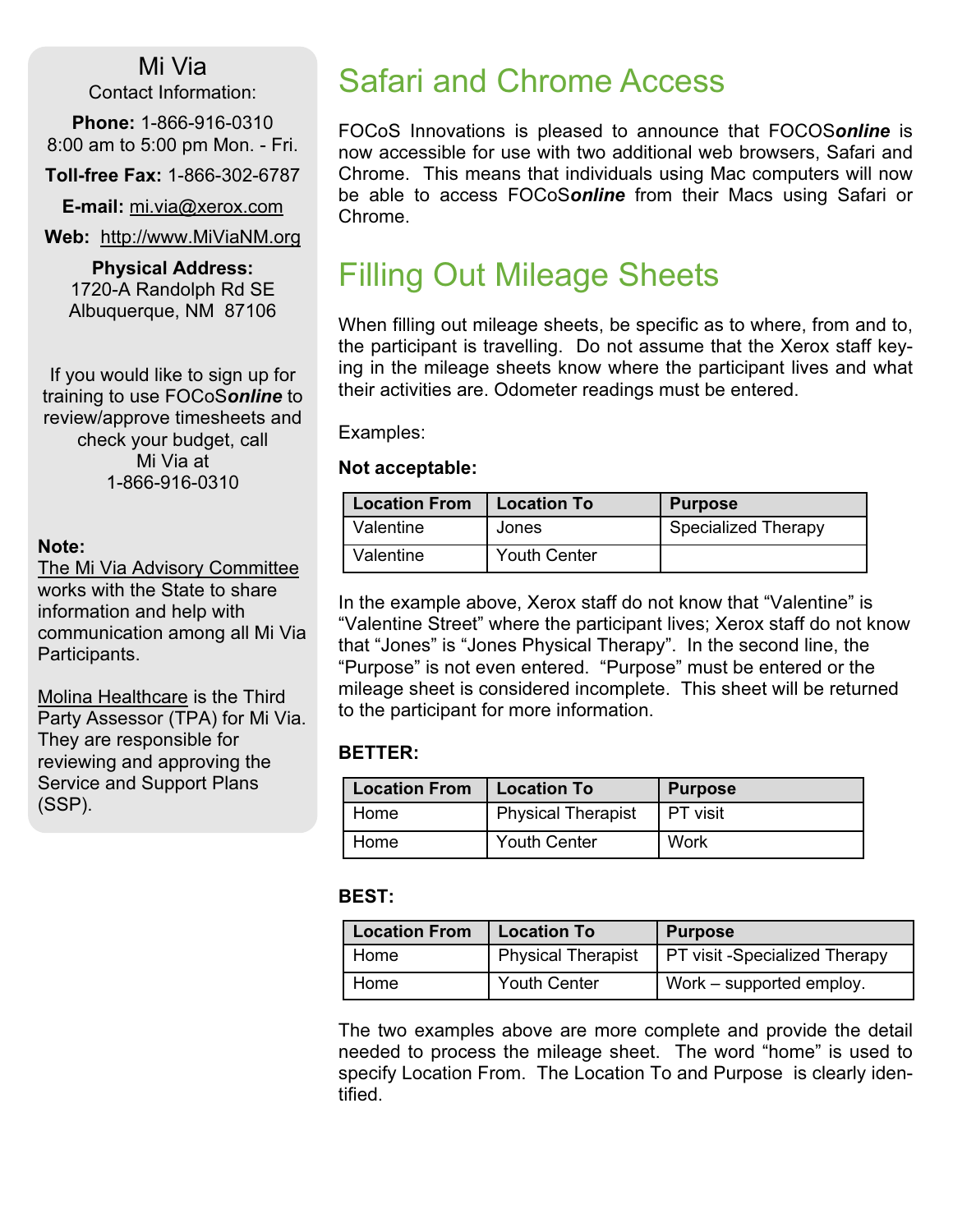# Dates to Remember in January

# January 2015

| Sun         | $M$ on                                                          | Tue         | Wed            | Thu                                                             | Fri                                                                                                       | Sat                                                                                                                |
|-------------|-----------------------------------------------------------------|-------------|----------------|-----------------------------------------------------------------|-----------------------------------------------------------------------------------------------------------|--------------------------------------------------------------------------------------------------------------------|
| December 28 | December 29<br><b>Spending Reports</b><br><b>Mailed to EORs</b> | December 30 | December 31    | $\mathbf{1}$<br><b>Xerox and State</b><br><b>Offices Closed</b> | $\overline{2}$<br><b>Vendor Checks</b><br><b>Received or</b><br><b>Deposited</b>                          | $\mathfrak{S}$<br>Deadline to<br>submit PRFs for<br>$1/16/15$ payment                                              |
| 4           | 5                                                               | 6           | $\overline{7}$ | 8                                                               | 9<br>Paychecks and<br><b>Vendor Checks</b><br><b>Received or</b><br>Deposited; end of<br>the pay period.  | 10<br>Deadline to<br>submit<br>timesheets,<br>Mileage & PRFs<br>for 1/23/15 pay-<br>ment; new pay<br>period begins |
| 11          | 12                                                              | 13          | 14             | 15                                                              | 16<br><b>Vendor Checks</b><br><b>Received or</b><br><b>Deposited</b>                                      | 17<br>Deadline to<br>submit PRFs for<br>1/30/15 payment                                                            |
| 18          | 19                                                              | 20          | 21             | 22                                                              | 23<br>Paychecks and<br><b>Vendor Checks</b><br><b>Received or</b><br>Deposited; end of<br>the pay period. | 24<br>Deadline to<br>submit<br>timesheets,<br>Mileage & PRFs<br>for 2/6/15 pay-<br>ment; new pay<br>period begins  |
| 25          | 26                                                              | 27          | 28             | 29<br><b>Spending Reports</b><br><b>Mailed to EORs</b>          | 30<br><b>Vendor Checks</b><br><b>Received or</b><br><b>Deposited</b>                                      | 31<br>Deadline to<br>submit PRFs for<br>$2/13/15$ payment                                                          |